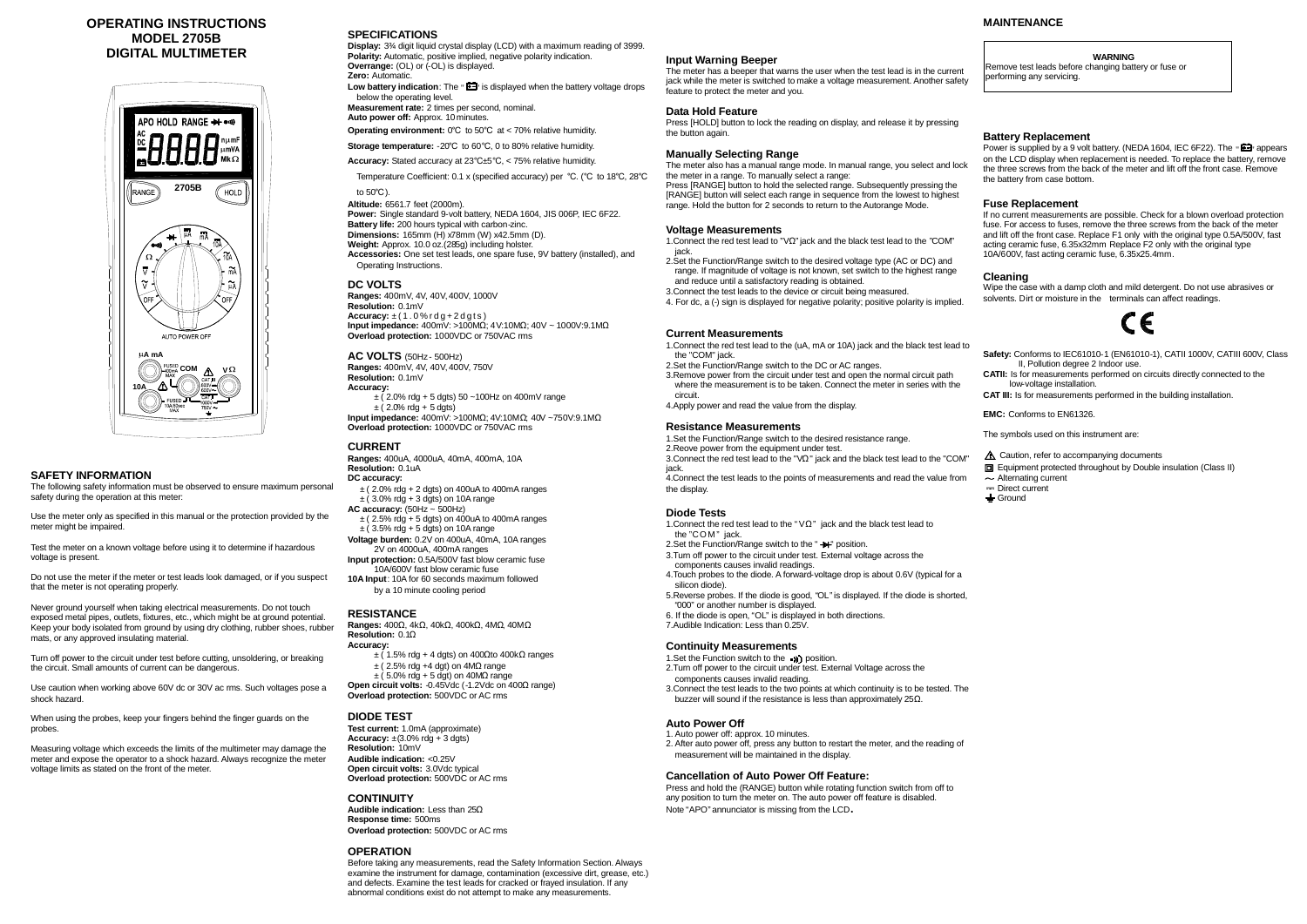#### **INSTRUCCIONES DE FUNCIONAMIENTO MODELO 2705B MULTIMETRO DIGITAL**



#### **INFORMACION DE SEGURIDAD**

La siguiente información relativa a la seguridad deben ser observadas para garantizar la máxima seguridad personal durante la operación de este metro:

Utilice el medidor sólo como se especifica en este manual o la protección prevista en el metro podría verse afectada.

Pruebe de que el medidor en un voltaje conocido antes de usarlo para determinar si está presente la tensión peligrosos.

No utilice el medidor si el medidor o los conductores de prueba parecen dañados, o si sospecha que el medidor no está funcionando correctamente.

Nunca esté conectado a tierra cuando este tomando mediciones eléctricas. No toque las tuberías de metal expuesto, puntos de venta, accesorios, etc, que podrán estar conectados a tierra. Mantenga su cuerpo aislados de tierra mediante el uso de ropa seca, zapatos de goma, alfombras de caucho, o cualquier material aislante aprobado.

**Indicación de batería baja: El "**  $\mathbf{E}$  aparece cuando el voltaje de la batería cae por debajo del nivel de funcionamiento.

Apague la potencia al circuito bajo prueba antes de cortar, quitar soldadura, o romper el circuito. Pequeñas cantidades de corriente pueden ser peligrosas.

**Coeficiente de temperatura**: 0.1 x (exactitud especificada) por □. (□ a 18 ℃, 28℃a 50℃). **Altitud:** 6561,7 pies (2000m).

Tenga cuidado cuando se trabaja con mas de 60V de CD o 30 V CA rms. Esas tensiones plantean un peligro de choque.

Al utilizar las sondas, mantenga los dedos detrás del dedo de la mano de los guardias de las sondas.

La medición de tensión que excede los límites del multímetro puede dañar el medidor y el operador se puede de exponer a un peligro de choque. Siempre reconozca los límites de voltaje en el frente del medidor.

#### **ESPECIFICACIONES**

**Rangos**: 400uA, 4000uA, 40 mA, 400mA, 10A **Resolución:** 0.1uA **DC precisión:** ± (2.0% lectura + 2dgts) sobre rangos de 400uA a 400mA  $\pm$  (3.0% lectura + 3dgts) en la gama 10<sup>a</sup>

**Pantalla**: 3 ¾ dígitos, pantalla de cristal líquido (LCD) con un máximo de lectura de 3999.

**Polaridad:** Automática, positiva implícita, indicación de polaridad negativa. **Overrange:** (OC) o (-OC) aparece en pantalla. **Cero:** Automático.

 $±$  (2.5% lectura + 5dgts) sobre rangos de 400uA a 400mA ± (3.5% lectura + 5dgts) en la gama 10A **Tensión de carga**: 0.2V en 400uA, 40mA, 10A rangos 4000uA sobre 2V, 400mA rangos **Entrada de protección:** 0.5A/500V fusibles rápido de cerámica 10A/600V fusibles rápido de cerámica **10A Entrada:** 10A máximo durante 60 segundos seguidos Por 10 minutos en un período de enfriamiento

**Rangos**: 400Ω, 4kΩ, 40kΩ, 400kΩ, 4MΩ, 40MΩ **Resolución:** 0.1Ω **Precisión:** ± (1.5% lectura + 4dgts) sobre 400Ωa 400kΩrangos ± (2.5% lectura +4dgt) en la gama 4MΩ  $\pm$  (5.0% lectura + 5dgt) en la gama 40M $\Omega$ **Voltios circuito abierto**:-0.45Vdc (-1.2Vcd gama de 400Ω) **Protección de sobrecarga: 500VCD o CA rms** 

**Tipo de Medición:** 2 veces por segundo, nominal. **Apagado automático**: aprox. 10 minutos.

**Entorno operativo:** 0℃a 50℃a <70% de humedad relativa. **Temperatura de almacenamiento**: -20℃a 60℃, de 0 a 80% de humedad relativa.

**Precisión**: Dicho de precisión a 23℃± 5℃, <75% de humedad relativa.

**Potencia**: El único estándar de la batería de 9 voltios, NEDA 1604, JIS 006P, IEC 6F22. La duración de la batería: 200 horas típico con carbono-zinc. **Dimensiones:** 165mm (H) x78mm (W) x42.5mm (D). **Peso**: aprox. 10.0 oz (285g) incluyendo funda. **Accesorios**: Un conjunto conductores de prueba, un fusible de repuesto, batería de 9V (instalada), y Manual de instrucciones.

**VOLTIOS CD**

**Rangos**: 400mV, 4V, 40V, 400V, 1000V **Resolución:** 0.1mV **Precisión:** ± (1,0% lectura +2dgts) **Impedancia de entrada**: 400mV:> 100MΩ; 4V:10MΩ; 40V ~ 1000V: 9.1MΩ **Protección de sobrecarga:** 1000VCD o 750VCA rms

**VOLTIOS AC (50Hz - 500Hz) Rangos:** 400mV, 4V, 40V, 400V, 750V **Resolución:** 0.1mV **Precisión**:  $\pm$  (2.0% lectura + 5dgts) 50 ~ 100Hz gama de 400mV  $\pm$  (2.0% lectura + 5dgts) **Impedancia de entrada**: 400mV:> 100MΩ; 4V: 10MΩ; 40V ~ 750V: 9.1MΩ **Protección de sobrecarga**: 1000VDC o 750VAC rms

#### **Corriente**

#### **Precisión CA:** (50Hz ~ 500Hz)

#### **RESISTENCIA**

#### **PRUEBA DE DIODO**

**Corriente de Prueba**: 1.0mA (aproximadamente) **Precisión:**  $\pm$  (3.0% lectura + 3dgts) **Resolución**: 10mV **Audible indicación**: <0.25V **Voltios circuito abierto**: 3.0Vcd típico **Protección de sobrecarga**: 500VCD o CA rms

#### **CONTINUIDAD**

**Indicación audible:** Menos de 25Ω **Tiempo de respuesta**: 500ms **Protección de sobrecarga**: 500VCD o CA rms

#### **OPERACIÓN**

Antes de tomar cualquier medida, lea la sección de Información sobre Seguridad. Siempre examine el instrumento para para daños, la contaminación (exceso de suciedad, grasa, etc) y defectos. Examine los conductores de prueba para agrietados o rotos aislamiento. Si alguna de la condiciones existe no intente realizar las mediciones. **Entrada zumbador de aviso**

El medidor tiene un zumbador que avisa al usuario cuando el conductor de prueba está en el actual jack mientras que el medidor se encuentre conectado a hacer una medición de tensión. Otra característica de seguridad para proteger el medidor y usted.

#### **Retención de Datos**

Oprime el botón [HOLD] para bloquear la lectura en la pantalla, y lo liberan al presionar el botón de nuevo.

Equipo protegido en todo momento por doble aislamiento (clase II - Corriente alterna

Corriente

 $\div$  Ground

#### **Seleccionando manualmente gama**

El metro también tiene un modo manual de gama. En el manual de gama, que seleccione, así como bloquear el medidor en un rango. **Para seleccionar manualmente un rango:**

Oprime el botón [RANGE] para seleccionar el rango. Posteriormente presionar el botón de [RANGE] seleccionará cada variedad en la secuencia de menor a mayor rango. Mantiene pulsado el botón durante 2 segundos para volver a la modalidad de Autorange.

#### **Las mediciones de voltaje**

1.Conecte el conductor rojo de prueba a la "V Ω" jack y el conductor negro de prueba a la "COM" jack.

2. Seleccione la Función / Rango de cambio al tipo deseado de voltaje (CA o CD) y la variedad. Si la magnitud de la tensión no es conocida, sistemáticamente cambie a una escala mayor y reduzca el rango a una manera satisfactoria hasta que se obtenga la lectura adecuada.

3. Conecte los conductores de prueba al dispositivo o circuito con que se mide.

4. Para muestra polaridad negativa, un (-) se demuestra; polaridad positiva es implicado.

#### **Las mediciones de Corriente**

1.Conecte el conductor rojo de prueba a la (tC, mA o 10A) jack y el conductor negro de prueba a la "COM" jack.

2. Seleccione la Función / Rango para cambiar de los rangos de CD a CA. 3. Elimine el poder del circuito bajo prueba y abra el circuito normal de ruta donde la medición es que se deben tomar. Conecte el medidor en serie con el circuito.

4. Aplicar y poder leer el valor de la exhibición.

#### **Mediciones de Resistencia**

. Seleccione la Función / Rango cambiar a la resistencia deseada gama. 2. Elimine el poder de los equipos bajo prueba.

3. Conecte el conductor rojo de prueba a la "V Ω" jack y el conductor negro de prueba a la "COM" jack.

4. Conecte los conductores de prueba a los puntos de medición y lea el valor de la exhibición.

5. Toque las sondas a los puntos de prueba. En ohmios, el valor indicado en la pantalla es el valor medido de la resistencia. En la continuidad de prueba, el zumbador suena continuamente, si la resistencia es inferior a 100Ω.

#### **Prueba de Diodo**

1.Conecte el conductor rojo de prueba a la "V Ω" jack y el conductor negro de prueba a la "COM" jack.

2. Seleccione la Función / Rango a al posición de "(diode symbol)". 3. Elimine el poder de los equipos bajo prueba. Exteriores voltaje a

través de los componentes causas lecturas no válidas. 4. Toque las sondas al diodo. Una caída de tensión hacia

adelante-es de unos 0.6V (típico para un diodo de silicio).

5. Reverse sondas. Si el diodo es bueno, el "OL" se muestra. Si el diodo está e n cortocircuito, "000" u otro número aparece en la pantalla.

6. Si el diodo está abierto, el "OL" se muestra en ambas direcciones. 7. Indicación audible: Menos de 0.25V.

#### **Medidas de continuidad**

1. Seleccione la Función / Rango a al posición de "(continuity symbol)".

2. Elimine el poder de los equipos bajo prueba. Exteriores voltaje a través de los componentes causas lecturas no válidas.

3. Conecte los conductores de prueba a los dos puntos en los que la continuidad es someterse a la prueba. El zumbador sonará si la resistencia es menor a aproximadamente 25Ω.

#### **Apagado automático**

1. Apagado automático: aprox. 10 minutos.

2. Después de apagado automático, oprime cualquier botón para reiniciar el medidor, y la lectura de la medición se mantendrá en la pantalla.

#### **Cancelación de la función de apagado automático:**

Oprime y mantenga oprimido el botón (GAMA), mientras que la rotación de la función fuera a cambiar de cualquier posición a su vez, en el medidor. La función de apagado automático está desactivada. Nota "APO" anunciador falta en la pantalla LCD.

#### **MANTENIMIENTO**

**ADVERTENCIA**

Eliminar conductores de prueba antes de cambiar la batería o fusible o realización de cualquier servicio.

#### **Reemplazo de baterías**

La potencia es suministrada por una batería de 9 voltios. (NEDA 1604, IEC 6F22). El "**[20]**" aparece en pantalla, cuando el reemplazo es necesario. Para sustituir la batería, quitar los tres tornillos de la parte posterior del medidor y el ascensor frente a la parte delantera caso. Extraiga la batería caso de la parte inferior.

#### **Reemplazo de fusibles**

Si las mediciones actuales no son posibles. Horas de soplado de fusibles de protección de sobrecarga. Para el acceso a los fusibles, quitar los tres

tornillos de la parte posterior del medidor y el ascensor frente a la parte delantera caso. Sustituir F1 sólo con el tipo original 0.5A/500V, actuando rápida de fusibles de cerámica, 6.35x32mm.

Sustituir F2 sólo con el original 10A/600V tipo, que actúan rápido de fusibles de cerámica, 6.35x25.4mm.

#### **Limpieza**

Limpie el caso con un paño húmedo y detergente suave. No utilice productos abrasivos o disolventes. La humedad o la suciedad en los terminales pueden afectar a las lecturas.



**Seguridad:** Cumple con IEC61010-1 (EN61010-1), CATII 1000V, CATIII 600 V, clase II, grado de contaminación 2 Salas de uso. **CATII:** Es para las mediciones realizadas en los circuitos conectados directamente a la instalación de baja tensión. **CAT III:** Es para las mediciones realizadas en la construcción de la instalación.

**EMC:** Cumple con EN61326.

#### **Los símbolos utilizados en este instrumento son:**

A Precaución, refiérase a los documentos que la acompañan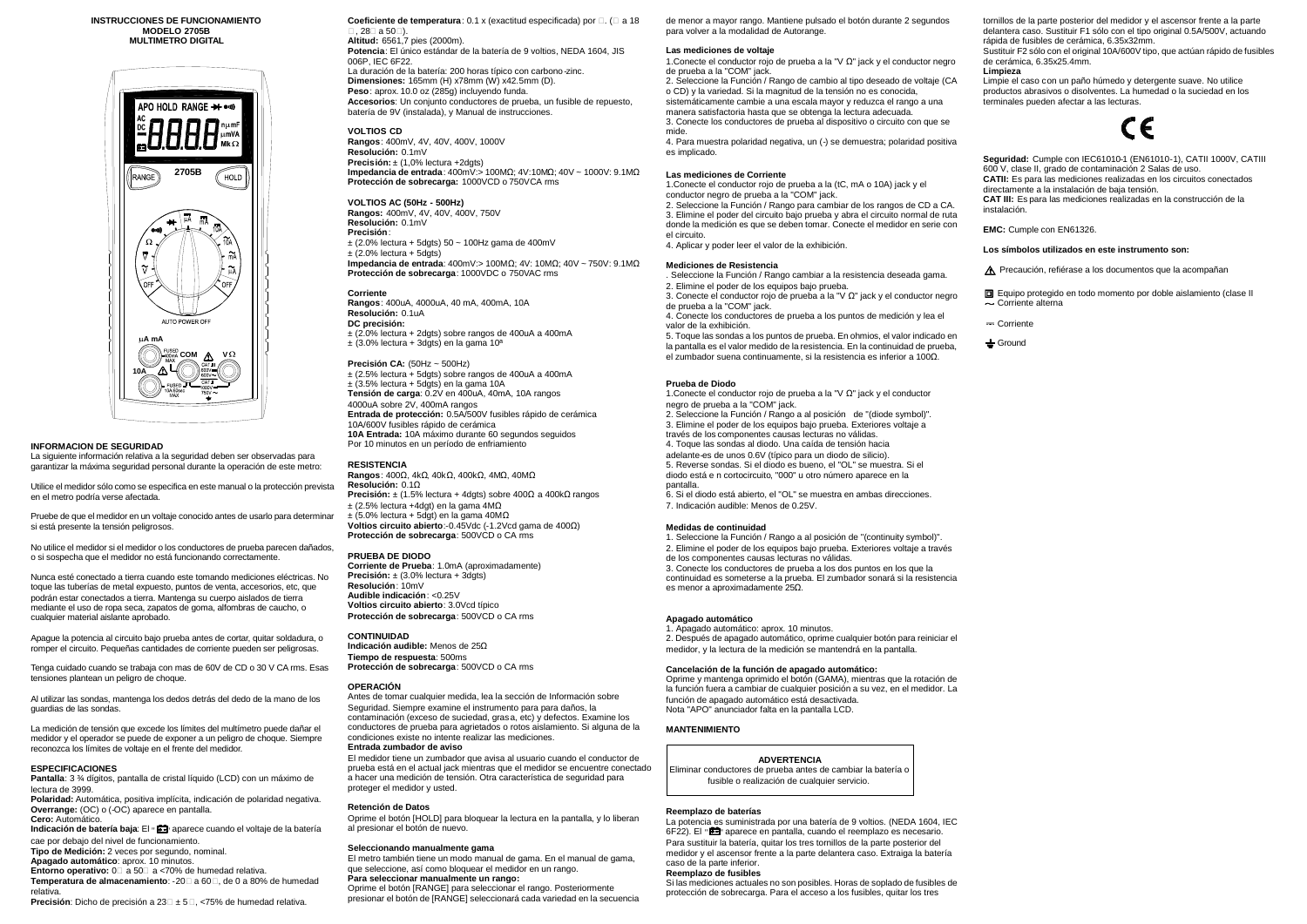## **Manuel d'utilisation Modèle 2705B Multimètre Numérique 4000 points**



### **PRESCRIPTIONS DE SECURITE**

Les prescriptions de sécurité ci dessous sont à suivre scrupuleusement afin de garantir la sécurité de l'utilisateur:

N'utiliser votre appareil que dans le domaine d'utilisation défini dans ce manuel. Dans le cas contraire les protections pourraient être endommagées.

Toujours tester votre appareil sur une tension connue avant de l'utiliser pour une mesure de tension.

Ne pas utiliser votre appareil o uses cordons vous semblent endommagés.

Lorsque vous utilisez des pointes de touche, ne jamais mettre les doigts au delà des anneaux de garde.

Ne jamais vous mettre à la terre lorsque vous faites des mesures de tension. Ne jamais toucher des parties métalliques qui pourraient être reliées à la terre lors d'une mesure. Dans la mesure du possible, isolez-vous de la terre par des chaussures, vêtements ou gants appropriés.

Pensez à couper le courant avant d'ouvrir un circuit ou d'intervenir sur celui-ci. Même un faible potentiel peut être dangereux.

Prenez toutes les précautions nécessaires lorsque vous intervenez sur des tensions supérieures à 60V DC ou 30V AC eff.

**Gammes:** 400mV, 4V, 40V, 400V, 750V **Résolution:** 0.1mV **Précision:**  $\pm$  (2.0% + 5 dgts) 50 ~100Hz sur gamme 400mV  $\pm (2.0\% + 5 \text{ dgt})$ 

Mesurer des tensions ou grandeurs au delà des limites de l'appareil peut endommager les protections, endommager votre appareil et mettre en danger la sécurité de l'utilisateur. Assurez vous de connaître les limites de votre appareil, avant utilisation.

**Gammes:** 400uA, 4000uA, 40mA, 400mA, 10A **Résolution:** 0.1uA **Précision en DC:** ± ( 2.0% + 2 dgts) de 400uA à 400mA  $\pm$  (3.0% + 3 dgts) sur 10A

### **SPECIFICATIONS**

Affichage: 3 3/4 digits (LCD) avec un affichage de 3999 maximum Polarité: Automatique, avec indication du signe moins. Dépassement: (OL) ou (-OL) est affiché. Zéro: Automatique. Indication de pile usée: le symbole "  $\Box$  est affiché lorsque la pile est usée et qu'il faut la remplacée. Cadence de mesure: 2 fois/s (typique)

**Gammes:** 400Ω, 4kΩ, 40kΩ, 400kΩ, 4MΩ, 40MΩ **Résolution:** 0.1Ω **Précision:** ± ( 1.5% + 4 dgts) de 400Ωà 400kΩ  $±$  (2.5% +4 dgt) sur 4M $Ω$ 

 $\pm$  (5.0% + 5 dgt) sur 40M $\Omega$ 

Arrêt automatique: après environ 10 minutes.

Température de fonctionnement: 0℃ à 50℃ avec HR < 70%. Température de stockage: -20℃ à 60℃, HR de 0 à 80%.

Précision: donnée à 23℃ ±5℃, HR < 75%.

Coefficient de température: 0.1 x (précision) par ℃. (℃ < 18℃, et de 28℃ à 50℃).

Altitude: utilisation jusqu'à 2000m. Alimentation: pile 9 V type NEDA 1604, JIS 006P, IEC 6F22. Autonomie: 200 heures typique. Dimensions: 165mm (H) x 78mm (W) x 42.5mm (D). Masse: environ 285g avec gaine Accessoires: jeu de cordons, fusible de rechange, pile (9V) installée, manuel.

### **TENSIONS DC**

**Gammes:** 400mV, 4V, 40V, 400V, 1000V **Résolution:** 0.1mV **Précision:** ± ( 1 . 0 % r d g + 2 d g t s ) **Impédance d'entrée:** 400mV: >100MΩ; 4V:10MΩ; 40V ~1000V:9.1MΩ **Protection:** 1000VDC ou 750VAC eff.

### **TENSIONS AC** (50Hz - 500Hz)

**Impédance d'entrée:** 400mV: >100MΩ; 4V:10MΩ; 40V ~ 750V:9.1MΩ **Protection:** 1000VDC ou 750VAC eff.

### **COURANTS DC et AC**

### **Précision en AC:** (50Hz ~ 500Hz)

± ( 2.5% + 5 dgts) de 400uA à 400mA  $\pm (3.5\% + 5 \text{ d}gt)$  sur 10A **Voltage burden:** 0.2V sur 400uA, 40mA, 10A 2V sur 4000uA, 400mA **Protection:** Fusible F0.5A/500V (céramique rapide) Fusible F10A/600V (céramique rapide) **Entrée 10A**: 10A pendant 60 secondes maximum suivi d'une période sans courant de 10minutes minimum

### **RESISTANCE**

- 1. Positionner le commutateur sur ((
- 2. Assurez-vous que le dispositif à mesurer soit hors tension, afin de ne pas fausser la mesure.
- 3. Branchez les cordons à votre application ou tester par contact avec les pointes de touche. Le buzzer est actif pour R<25 ohms.

**Tension en circuit ouvert:** -0.45Vdc (-1.2Vdc sur 400Ω) **Protection:** 500VDC ou AC eff.

### **TEST DIODE**

I est impératif de débrancher les cordons avant toute opération maintenance – Risque de choc électrique.

**Courant de test:** 1.0mA (typique) **Précision:** ±(3.0% + 3 dgts) **Résolution:** 10mV **Indication sonore:** <0.25V **Tension en circuit ouvert:** 3.0Vdc typique **Protection:** 500VDC ou AC eff.

"  $\Box$ " apparait à l'affichage il faut remplacer la pile. Assurez-vous d'avoir débranché les cordons. Dévisser le fond de boitier et remplacer la pile. Revisser le fond de boitier.

### **CONTINUITE**

**Indication sonore (buzzer):** pour R< 25Ω **Temps de réponse:** 500ms **Protection:** 500VDC ou AC eff.

### **MISE EN OEUVRE**

Avant toute mesure, assurez-vous d'avoir pris connaissance des Prescriptions de Sécurité. Toujours vérifier que l'appareil et ses cordons ne sont pas endommagés. Si vous avez le moindre doute, ne pas effectuer de mesure.

#### **Alerte sonore pour cordons mal positionnés**

Le multimètre dispose d'une alarme sonore si vous avez un cordon branché dans la borne mA ou A et si le commutateur est sur une mesure de tension. Dans ce cas vérifiez impérativement le branchement.

### **Fonction HOLD**

Appuyer sur la touche [HOLD] pour figer l'affichage (HOLD). Un nouvel appui permet un retour à un affichage normal.

#### **Utilisation en gammes manuelles**

Le multimètre peut être utilisé en gammes manuelles, ce qui peut être très pratique pour certaines applications. Pour cela: Appuyer sur la touche [RANGE] afin de figer la gamme. D'autres appui sur

[RANGE] feront défiler les gammes dans le sens croissant. Pour repasser en mode automatique, appuyer sur [RANGE] pendant plus de 2s.

### **Mesures de tension**

- 1. Brancher le cordon rouge à la borne "VΩ" et le cordon noir à la borne "COM".
- 2. Positionner le commutateur sur la fonction appropriée DC ou AC.
- 3. Brancher les cordons sur votre application.
- 4. Lire le résultat sur l'afficheur LCD. La polarité est indiquée avec le signe (-) en DC

### **Mesures de courant**

1. Brancher le cordon rouge à la borne µA/mA ou 10A, et le cordon noir à la borne "COM".

- 2. Positionner le commutateur sur la gamme appropriée en DC ou AC. 3. Assurez-vous que le circuit à mesurer est hors tension et branchez vos
- cordons en série dans ce circuit.
- 4. Mettre sous tension et lire le courant sur l'afficheur LCD

### **Mesures de résistance**

- 1. Positionner le commutateur rotatif sur la fonction Ω
- 2. Assurez-vous que le dispositif à mesurer soit hors tension.
- 3. Brancher le cordon rouge à la borne "VΩ" et le cordon noir à la borne "COM". 4. Branchez les cordons à votre application ou tester par contact avec les pointes de touche.

### **Test Diode**

- 1. Brancher le cordon rouge à la borne "VΩ" et le cordon noir à la borne "COM".
- 2. Positionner le commutateur sur "-3. Assurez-vous que le dispositif à mesurer soit hors tension, afin de ne pas
- fausser la mesure.
- 4. Tester la diode à l'aide des pointes de touché: le sens passant d'une diode silicium fait apparaitre une tension de 0.6V (typique)
- 5. Une diode ouverte ou sens bloqué se traduira par un affichage "OL". Une diode en court-circuit se traduira par un affichage "000" ou proche de 0.
- 6. Remarque: une diode ouverte donne un affichage "OL" dans les 2 sens
- 7. Signal sonore pour une tension < 0.25V

### **Test de continuité**

### **Arrêt automatique**

- 1. Après environ 10 minutes.
- 2. Après un arrêt automatique, un appui sur une touché ou une remise en marche par le commutateur permet une remise en fonctionnement normal.

#### **Inhibition de l'arrêt automatique:**

Appuyer sur la touche (RANGE) à la mise en marche de l'appareil. L'arrêt automatique est alors inhibé. Remarque : le symbole "APO" n'apparait plus à l'affichage**.**

### **MAINTENANCE**

### **ATTENTION - DANGER**

#### **Remplacement de la pile**

Votre multimètre utilise une pile 9V. (NEDA 1604, IEC 6F22). Lorsque le symbole

### **Remplacement des fusibles**

Si les mesures de courant ne fonctionnent pas, il faut vérifier l'état des fusibles qui assurent la protection de votre multimètre. Assurez-vous d'avoir débranché les cordons. Dévisser le fond de boitier et vérifier les fusibles : F1 0.5A/500V, type céramique F (rapide), 6.35x32mm. F2 10A/600V, type céramique F (rapide), 6.35x25.4mm. *Attention : Ne remplacer les fusibles qu'avec le même type.*

### **Nettoyage**

Nettoyer périodiquement avec un chiffon doux et humide. Ne pas utiliser de solvants. Saleté et/ou humidité au niveau des douilles peuvent perturber les mesures et donner des indications fausses.



**Sécurité**: IEC61010-1 (EN61010-1), CATII 1000V, CATIII 600V, Class II, Degré de pollution 2, utilisation à l'intérieur.

**CATII / CAT III** : se reporter aux normes pour la définition des catégories d'installation

EMI: selon EN61326.

### **Symboles utilisés sur l'appareil:**

A Attention – Danger: se référer au manuel

**D** Double isolement (Classe II)

- Courant alternatif

Courant continu

 $\div$  Terre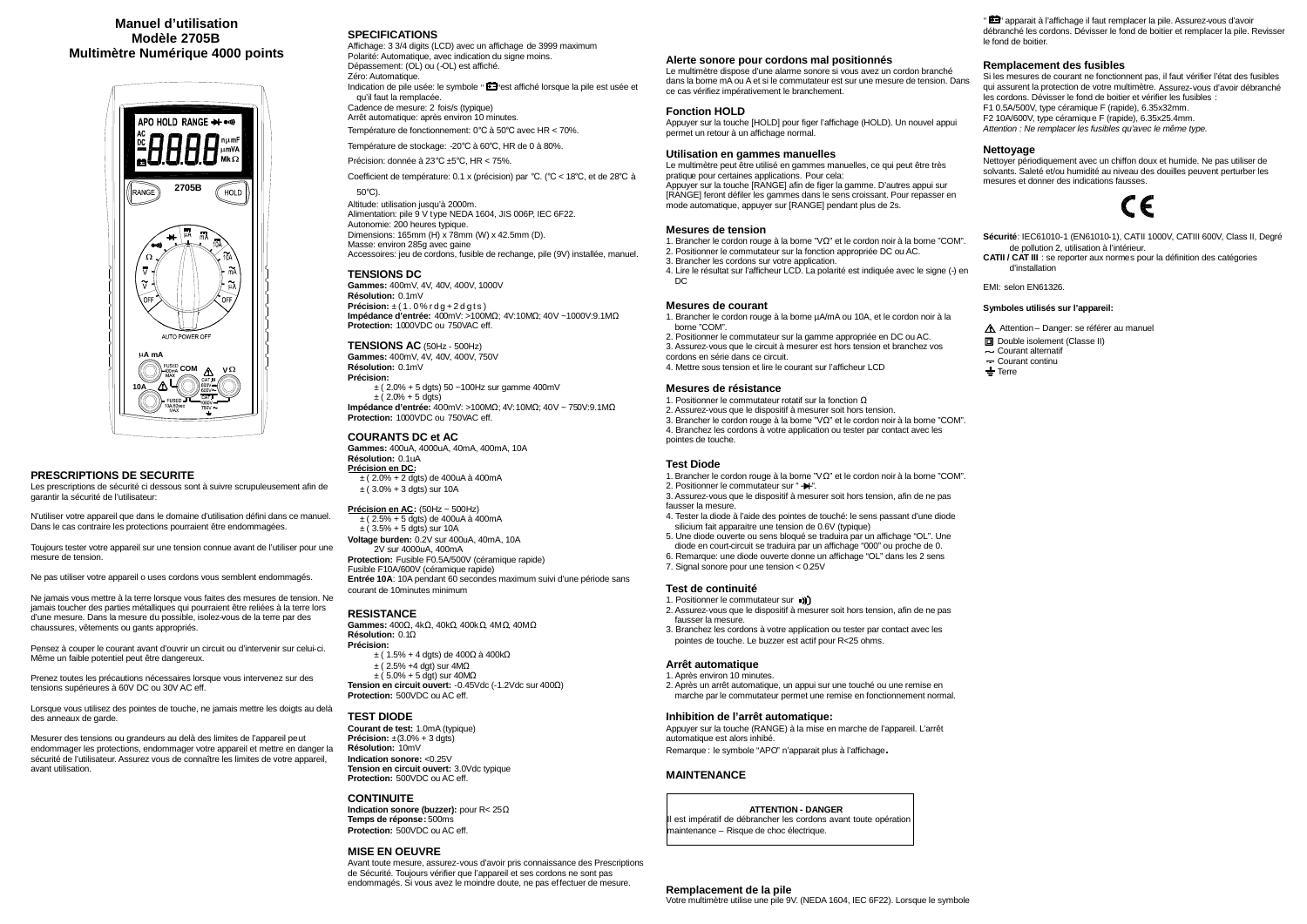# **BEDIENUNGSANLEITUNG DIGITAL-MULTIMETER**

MODELL 2705B



### **SICHERHEITSINFORMATIONEN**

Um ein Maximum an persönlicher Sicherheit beim Betrieb dieses Multimeters zu gewährleisten, bitte unbedingt folgende Sicherheitshinweise beachten:

Das Gerät nur nach der in dieser Bedienungsanleitung angegebenen Spezifikation verwenden. Ansonsten können die im Messinstrument vorhandenen Schutzmechanismen außer Kraft gesetzt sein.

Testen Sie das Multimeter zuerst mit einer bekannten Spannung, bevor Sie es dafür verwenden, das Vorhandensein von gefährlichen Spannungen zu überprüfen.

Das Multimeter nicht verwenden, wenn das Instrument oder die Prüfkabel Beschädigungen aufweisen oder wenn Sie den Eindruck haben, dass das Gerät nicht ordnungsgemäß funktioniert.

Bei Durchführung elektrischer Messungen keine Erdung zum eigenen Körper herstellen. Niemals offen liegende, blanke Kabel, Ausgänge, Anschlüsse, Vorrichtungen, Halterungen berühren, um jeglichen Kontakt mit Erdpotential zu vermeiden. Sorgen Sie dafür, dass Ihr Körper von der Erde isoliert bleibt, indem Sie trockene Kleidung, Gummischuhe, Gummimatten oder anderes zugelassenes Isolierungsmaterial verwenden.

**Indikator bei schwacher Batteriespannung**: Sinkt die Batteriespannung unter das Betriebsniveau, wird das Symbol **and angezeigt.** 

Schalten Sie den zu prüfenden Schaltkreis zuerst stromlos, bevor Sie ihn trennen, ablöten oder unterbrechen. Auch geringe Strommengen können gefährlich sein.

Seien Sie besonders vorsichtig, wenn Sie mit Spannungen arbeiten, die über 60V Gleichstrom oder 30 V Wechselstrom Effektivwert (rms) liegen. Spannungen in dieser Höhe lösen elektrische Schläge aus.

Beim Umgang mit den Prüfspitzen die Finger bitte stets hinter der Abschirmung des Isoliergriffs halten.

- **Genauigkeit:**
- ± ( 2% des Messwerts + 5 Stellen) 50 ~100Hz im Bereich 400mV  $\pm$  (2,% des Messwerts + 5 Stellen)

Die Messung von Spannungen, die die Grenzwerte des Multimeters übersteigen, kann das Gerät beschädigen und den Bediener der Gefahr eines Stromschlags aussetzen. Beachten Sie bitte stets die auf der Vorderseite des Geräts angegebenen Spannungsgrenzwerte.

# **TECHNISCHE DATEN**

**Display:** 3½ -stellige Flüssigkristallanzeige (LCD) mit max. 1999 Zählimpulsen. **Polarität:** Automatisch, positive Polarität implizit, negative wird angezeigt. **Bereichsüberschreitung:** Anzeige von (OL) oder (-OL).

**Null:** Automatisch

**Messrate:** Nennwert 2,5 Mal pro Sekunde.

**Automatische Abschaltung:** nach ca. 30 Minuten Inaktivität

**Betriebsumgebung:** 0℃ bis 50℃ bei einer relativen Feuchtigkeit < 70%.

**Lagertemperatur:** -20℃ bis 60℃, 0 bis 80% relative Feuchtigkeit.

**Genauigkeit:** Angaben gelten für 23℃ ±5℃ und einer relativen Feuchte < 75%.

Temperaturkoeffizient: 0,1 x (spezifizierte Genauigkeit) pro ℃. (℃ bis 18℃, 28 ℃ bis 50℃).

**Maximale Höhenlage für den Betrieb:** 2000 m. **Stromversorgung:** 9-Volt-Bockbatterie, Typ NEDA 1604, JIS 006P, IEC 6F22. **Batterielebensdauer:** 150 Stunden typisch für Kohle-Zink. **Abmessungen:** 165 mm (H) x 78 mm (B) x 42,5 mm (T). **Gewicht:** ca. 285 g inkl. Holster. **Zubehör:** 1 Satz Prüfkabel, 1 Stk. Ersatzsicherung, 9 V-Batterie (eingelegt) und

Das Gerät verfügt auch über einen Modus zur manuellen Bereichswahl. Bei der manuellen Bereichswahl wählen Sie den Bereich und legen diesen für die Messungen des Geräts fest. So wählen Sie einen Bereich manuell: Die Taste [RANGE] drücken, um den ausgewählten Bereich festzulegen. Durch nachfolgendes Drücken der Taste [RANGE] wird nacheinander jeder Bereich vom kleinsten zum größten Bereich ausgewählt. Halten Sie die Taste [RANGE] für 2 Sekunden gedrückt, um in den Modus der automatischen Bereichswahl zurückzukehren.

### Bedienungsanleitung. **GLEICHSPANNUNG**

**Bereiche:** 400mV, 4V, 40V, 400V, 1000V **Auflösung:** 0,1mV **Genauigkeit:** ± (1% des Messwerts + 2 Stellen) **Eingangsimpedanz:** 400mV: >100MΩ; 4V:10MΩ; 40V ~ 1000V:9.1MΩ **Überlastschutz:** 1000 VDC oder 750 VAC Effektivwert

### **WECHSELSPANNUNG** (50 Hz - 500 Hz)

**Bereiche:** 400mV, 4V, 40V, 400V, 750V

**Auflösung:** 0,1 mV

**Eingangsimpedanz:** 400mV: >100MΩ; 4V:10MΩ; 40V ~750V:9.1MΩ **Überlastschutz:** 1000 VDC oder 750 VAC Effektivwert

### **STROM**

**Bereiche:** 400uA, 4000uA, 40mA, 400mA, 10A

### **Auflösung:** 0,1 µA

- 1. Die rote Messleitung an die Buchse "uA, mA oder 10A" und die schwarze Messleitung an die Buchse "COM" anschließen.
- 2. Den Funktions-/Bereichswahlschalter auf den Bereich AC oder DC einstellen. 3. Stromversorgung des zu messenden Schaltkreises abschalten und die
- normale Leiterbahn öffnen, an der die Messung vorgenommen werden soll.
- Das Multimeter mit dem Schaltkreis in Reihe schalten. 4. Den Strom einschalten und den Wert auf dem Display ablesen.
- **Genauigkeit Gleichstrom:**
- ± ( 2,0% des Messwerts + 2 Stellen) in den Bereichen 400µA bis 400mA
- ± ( 3,0% des Messwerts + 3 Stellen) im 10A-Bereich
- **Genauigkeit Wechselstrom:** (50Hz ~ 500Hz) ± ( 2,5% des Messwerts + 5 Stellen) in den Bereichen 400µA bis 400mA
- $\pm$  (3,5% des Messwerts + 5 Stellen) im 10A-Bereich **Spannungsbürde:** 0,2V in den Bereichen 400µA, 40mA, 10A
- 2V in den Bereichen 4000µA, 40mA
- **Eingangsschutz:** Flinke Keramiksicherung 0,5 A / 500 V
- Flinke Keramiksicherung 10 A / 600 V
- **10 A-Eingang**: 10 A für 60 Sekunden Maximum gefolgt von einer Abkühlphase von 10 Minuten

### **WIDERSTAND**

- 1. Die rote Messleitung an die Buchse "VΩ" und die schwarze Messleitung an die Buchse "COM" anschließen.
- 2. Den Funktions-/Bereichswahlschalter auf die Position <sup>+</sup> einstellen.
- 3. Die Stromquelle des zu messenden Schaltkreises abschalten. Externe
- Spannungen um die Komponenten herum führen zu fehlerhaften Messwerten. 4. Die Diode mit den Prüfspitzen berühren. Der Vorwärts-Spannungsabfall liegt
- bei ca. 0,6 V (typisch für eine Silikon-Diode). 5. Prüfspitzen vertauschen. Wenn die Diode in Ordnung ist, wird "OL" angezeigt. Ist die Diode kurzgeschlossen, wird "000" oder eine andere Zahl
- angezeigt. 6. Ist die Diode offen, wird "OL" in beiden Richtungen angezeigt.
- 7. Signalton bei: unter 0,25 V.

**Bereiche:** 400Ω, 4kΩ, 40kΩ, 400kΩ, 4MΩ, 40MΩ **Auflösung:** 0,1 Ω

#### **Genauigkeit:**

- ± ( 1,5% des Messwerts + 4 Stellen) in den Bereichen von 400Ωbis 400kΩ
- $±$  (2,5% des Messwerts + 4 Stellen) im 4MΩ-Bereich
- ± ( 5,0% des Messwerts + 5 Stellen) im 40MΩ-Bereich
- **Leerlaufspannung:** 0,3VDC ( 3 DC im Bereich 400Ω)
- **Überlastschutz:** 500 VDC oder AC Effektivwert

Die Taste [Range] gedrückt halten und den Funktions-/Bereichswahlschalter von OFF zu einer beliebigen Position drehen, um das Multimeter einzuschalten. Die Funktion der automatischen Abschaltung ist jetzt deaktiviert. **Hinweis**: Der Indikator "APO" (Auto Power Off) wird nicht mehr auf dem Display

### **DIODENTESTS**

**Prüfstrom:** 1,0 mA (ungefähr) **Genauigkeit:** ± ( 3% des Messwerts + 3 Stellen) **Signalton bei:** <0,25 V **Leerlaufspannung:** 3,0VDC typisch **Überlastschutz:** 500 VDC oder AC Effektivwert

### **DURCHGANGSPRÜFUNG**

**Signalton bei:** unter 25Ω. **Reaktionszeit:** 500ms **Überlastschutz:** 500 VDC oder AC Effektivwert

# **FUNKTIONSBESCHREIBUNG / BETRIEB**

Bevor Sie Messungen durchführen, lesen Sie bitte den Abschnitt Sicherheitsinformationen. Überprüfen Sie das Instrument stets auf Beschädigungen, Schmutz (übermäßige Verschmutzungen, Fett usw.) und Defekte. Überprüfen Sie die Isolierung der Messleitungen auf Risse oder Abnutzungserscheinungen. Das Messgerät auf keinen Fall verwenden, wenn irgendwelche ungewöhnliche Bedingungen vorliegen.

- **Sicherheit**: Erfüllt die Normen IEC61010-1 (EN61010-1), CATII 1000V, CATIII 600V, Klasse II, Verschmutzungsgrad 2 zur Verwendung in Innenräumen.
- **CATII**: Gilt für Messungen an Schaltkreisen, die direkt mit eine Niederspannungseinrichtung verbunden sind.
- **CAT III**: Gilt für Messungen an Geräten in Festinstallationen in Gebäuden.
- **EMV**: Erfüllt die Norm EN61326.
- Folgende Symbole finden Sie auf dem Gerät:
- $\Delta$  Vorsicht! Bitte Sicherheitshinweise in beiliegenden Dokumenten beachten.
- Gerät durchgängig geschützt durch doppelte Isolierung (Klasse II)
- Wechselstrom
- Gleichstrom
- $\frac{1}{2}$  Erde

### **Akustisches Warnsignal bei falscher Buchsenbelegung**

Das Messgerät verfügt über einen Summer, der den Benutzer warnt, wenn sich die Messleitung in der Strombuchse befindet und das Gerät zur Spannungsmessung eingestellt ist. Das ist ein zusätzliches Sicherheitsmerkmal für Ihre Sicherheit und zum Schutz des Geräts.

### **Data Hold**

Die Taste [HOLD] drücken um den Messwert auf dem Display "einzufrieren", die erneutes drücken wird die Messung fortgesetzt.

### **Manuelle Bereichswahl** – **Taste [Range]**

### **Spannungsmessungen**

- 1. Die rote Messleitung an die Buchse "VΩ" und die schwarze Messleitung an die Buchse "COM" anschließen.
- 2. Den Funktions-/Bereichswahlschalter auf den gewünschten Spannungstyp (AC oder DC) und den Bereich einstellen. Ist die Größe der Spannung nicht bekannt, den Schalter auf den größten Bereich einstellen und dann reduzieren, bis ein zufriedenstellender Messwert erreicht ist.
- 3. Die Messleitungen an das zu messende Gerät oder den zu messenden Schaltkreis anschließen.
- 4. Für Gleichspannung (DC) wird für negative Polarität das Zeichen (-) angezeigt; positive Polarität ist implizit.

### **Strommessungen**

### **Widerstandsmessungen**

- 1. Den Funktions-/Bereichswahlschalter auf den gewünschten Widerstandsbereich einstellen.
- 2. Die Stromquelle des zu messenden Geräts abschalten.
- 3. Die rote Messleitung an die Buchse "V Ω" und die schwarze Messleitung an die Buchse "COM" anschließen.
- 4. Die Messleitungen an die Messpunkte anschließen und den Wert vom Display ablesen.

### **Diodentests**

### **Durchgangsprüfungen**

- 1. Den Funktions-/Bereichswahlschalter auf die Position "">>> einstellen.
- 2. Die Stromversorgung des zu messenden Schaltkreises abschalten. Externe Spannungen um die Komponenten herum führen zu einem fehlerhaften Messergebnis.
- 3. Die Messleitungen an die beiden Messpunkte anschließen, an denen der Durchgang zu prüfen ist. Der Summer ertönt, wenn der Widerstand unter einem Wert von ca. 25 Ω liegt.

### **Automatische Abschaltung**

- 1. Automatische Abschaltung: nach ca. 30 Minuten Inaktivität
- 2. Zum Start des Multimeters nach einer automatischen Abschaltung eine beliebige Taste drücken und der Messwert bleibt auf dem Display erhalten.

### **Automatische Abschaltung deaktivieren:**

angezeigt.

### **WARTUNG**

#### **WARNHINWEIS**

Vor dem Austausch der Batterie oder der Sicherungen oder anderen Wartungsarbeiten bitte unbedingt die Messleitungen abstecken!

### **Austausch der Batterie**

Das Gerät wird von einer 9 Volt gespeist (NEDA 1604, IEC 6F22). Wenn ein Austausch erforderlich ist, erscheint auf dem Display das Symbol  $\blacksquare$  Zum Batteriewechsel entfernen Sie auf der Rückseite des Geräts die drei Schrauben und nehmen das vordere Gehäuseteil ab. Entnehmen Sie dann die Batterie aus dem Unterteil des Geräts.

### **Austausch von Sicherungen**

Wenn keine Strommessungen möglich sind, überprüfen Sie, ob die Sicherungen für den Überlastschutz defekt sind. Zum Austausch der Sicherungen die drei Schrauben auf der Rückseite des Geräts entfernen und das vordere Gehäuseteil abnehmen. Die Sicherung F1 nur mit einer originalen, flinken Keramik-Sicherung des Typs 0,5 A/500 V, 6,35 x 32 mm und die Sicherung F2 nur mit einer originalen, flinken Keramik-Sicherung des Typs 10 A/600 V, 6,35 x 25,4 mm ersetzen.

### **Reinigung**

Gehäuse mit einem feuchten Tuch und mildem Reiniger abwischen. Keine Scheuer- oder Lösungsmittel verwenden. Schmutz oder Feuchtigkeit an den Klemmen kann zu fehlerhaften Messergebnissen führen.